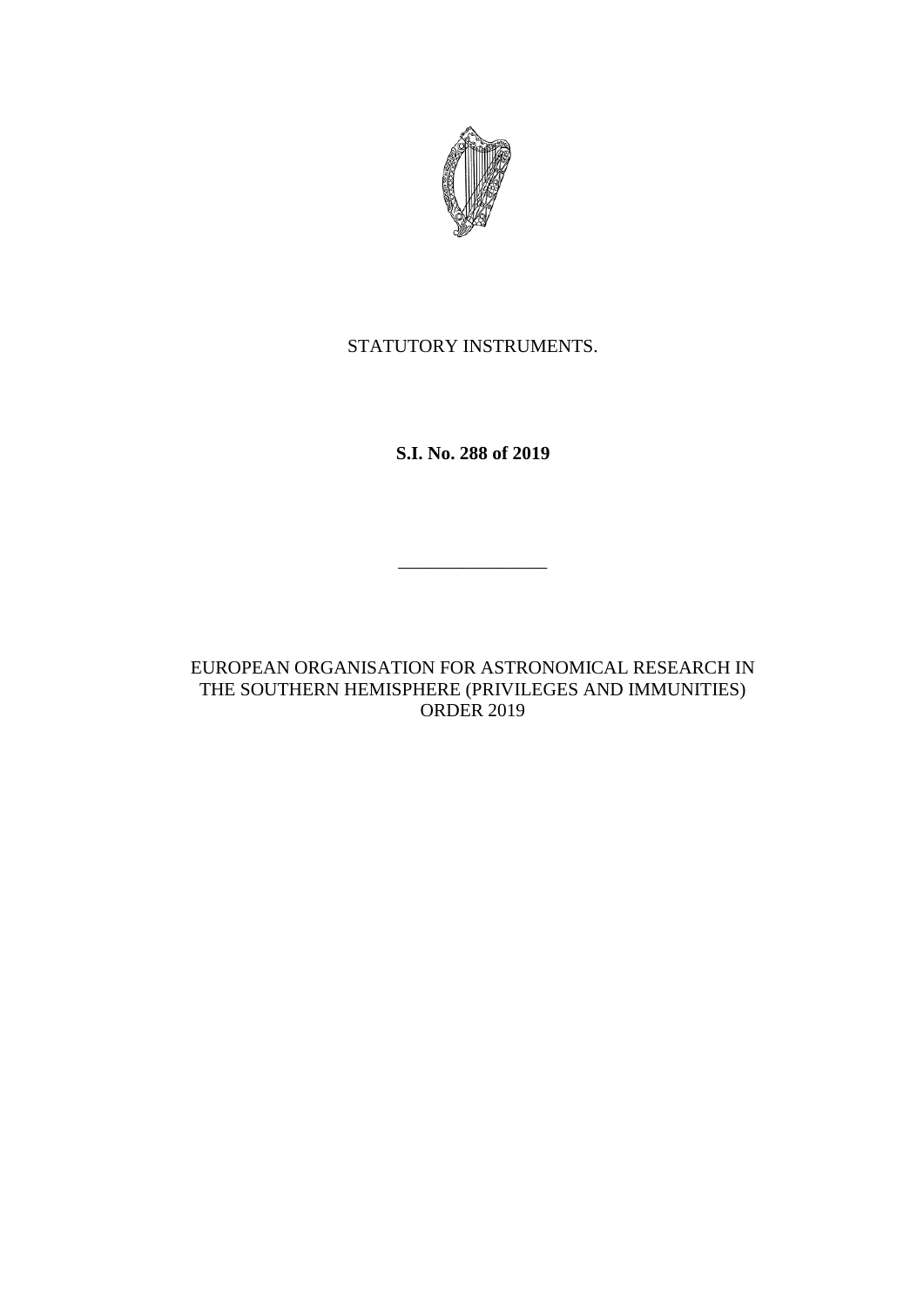### S.I. No. 288 of 2019

#### EUROPEAN ORGANISATION FOR ASTRONOMICAL RESEARCH IN THE SOUTHERN HEMISPHERE (PRIVILEGES AND IMMUNITIES) ORDER 2019

WHEREAS it is enacted by section 42A (amended by section 6 of the Diplomatic Relations (Miscellaneous Provisions) Act 2017 (No. 33 of 2017)) of the Diplomatic Relations and Immunities Act 1967 (No. 8 of 1967) that the Government may by order make provision to enable -

- (*a*) international organisations, communities or bodies, their institutions or organs and their property, and
- (*b*) persons,

to have and enjoy in the State any inviolability, exemptions, facilities, immunities, privileges or rights equivalent or having like effect to those conferred upon, or afforded in relation to, sending states, missions or international organisations under the Vienna Convention, the Convention on the Privileges and Immunities of the United Nations, or the Convention on the Privileges and Immunities of the Specialised Agencies or any other international agreement scheduled to the Diplomatic Relations and Immunities Act 1967 provided for in relation to them by an international agreement or arrangement to which the State or the Government is or intends to become a party;

AND WHEREAS the European Organisation for Astronomical Research in the Southern Hemisphere (otherwise known as the "European Southern Observatory") is such an international organisation, community or body and the Protocol on the Privileges and Immunities of the European Organisation for Astronomical Research in the Southern Hemisphere, done at Paris on the 12 July 1974, is such an agreement;

NOW, the Government, in exercise of the powers conferred on them by the said section 42A, hereby order as follows:

1. This Order may be cited as the European Organisation for Astronomical Research in the Southern Hemisphere (Privileges and Immunities) Order 2019.

2. The Protocol on the Privileges and Immunities of the European Organisation for Astronomical Research in the Southern Hemisphere (the text of which is, for convenience of reference, set out in the Schedule) shall apply for the purposes of section 42A (amended by section 6 of the Diplomatic Relations (Miscellaneous Provisions) Act 2017 (No. 33 of 2017)) of the Diplomatic Relations and Immunities Act 1967 (No. 8 of 1967).

*Notice of the making of this Statutory Instrument was published in "Iris Oifigiúil" of* 2nd *July,* 2019.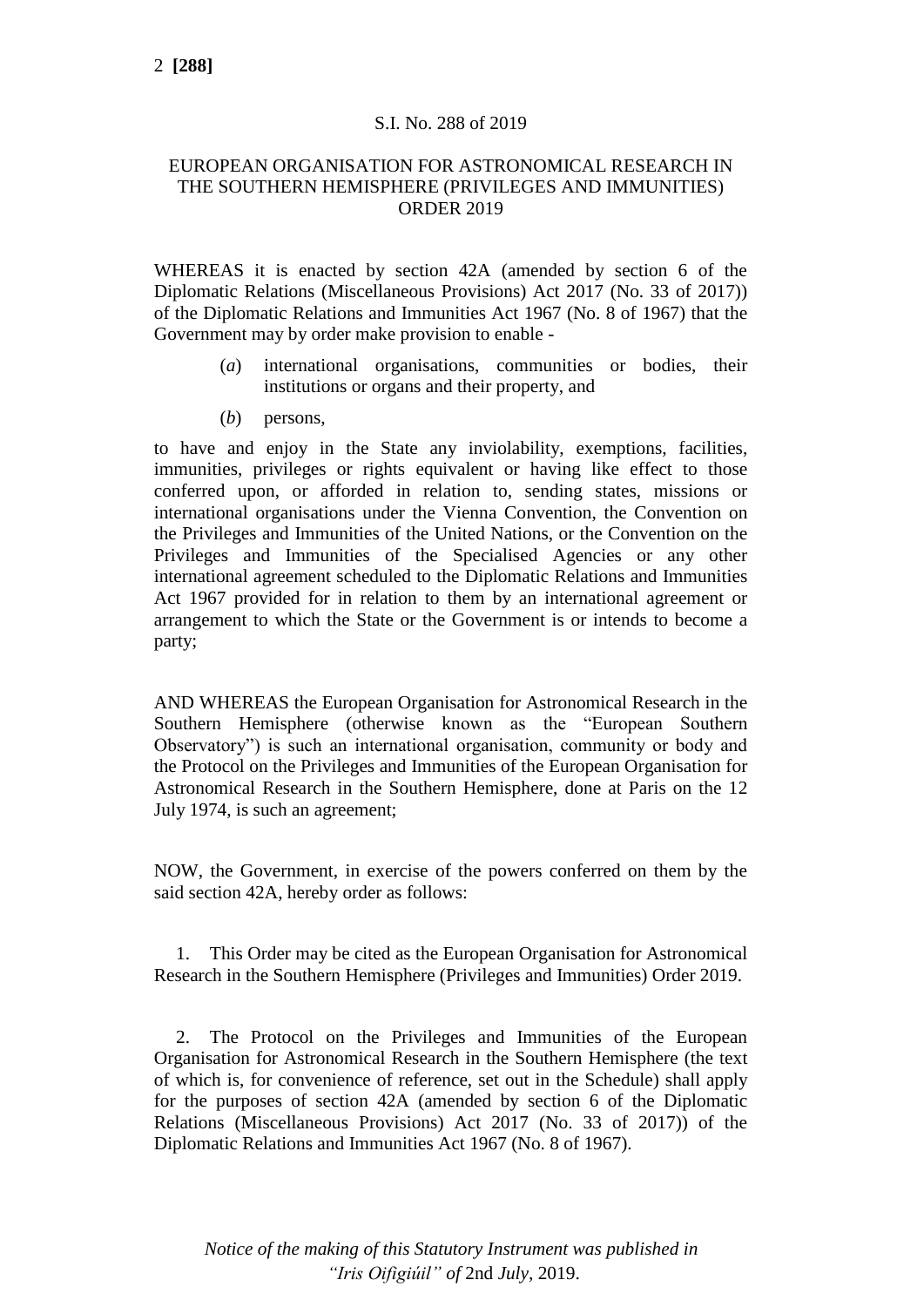### **SCHEDULE**

# **PROTOCOL ON THE PRIVILEGES AND IMMUNITIES OF THE EUROPEAN ORGANISATION FOR ASTRONOMICAL RESEARCH IN THE SOUTHERN HEMISPHERE,**

#### **done at Paris on 12 July 1974**

#### **Preamble**

The States parties to the Convention establishing the European Organisation for Astronomical Research in the Southern Hemisphere signed at Paris on 5 October 1962, hereinafter called 'the Convention',

CONSIDERING that the said Organisation, hereinafter called 'the Organisation', should enjoy on the territory of its Member States a legal status defining the privileges and immunities necessary for the achievement of its mission,

CONSIDERING that the Organisation is established in Chile where its status is defined by the Agreement between the Government of Chile and the Organisation, dated 6 November 1963,

HAVE AGREED as follows:

### **Article 1**

The Organisation shall have legal personality. It shall, in particular, have the capacity to contract, acquire and dispose of immovable and movable property and take part in legal proceedings.

### **Article 2**

- 1. The buildings and premises of the Organisation shall be inviolable, subject to the provisions of paragraph 2 of the present Article and of Articles 5 and 6 below.
- 2. The Organisation shall not allow its buildings or premises to serve as a refuge to a person wanted in connection with a crime or who is caught in the act, or for whom a warrant of arrest or deportation order has been issued, or who has been convicted of a crime by the competent authorities of the territory.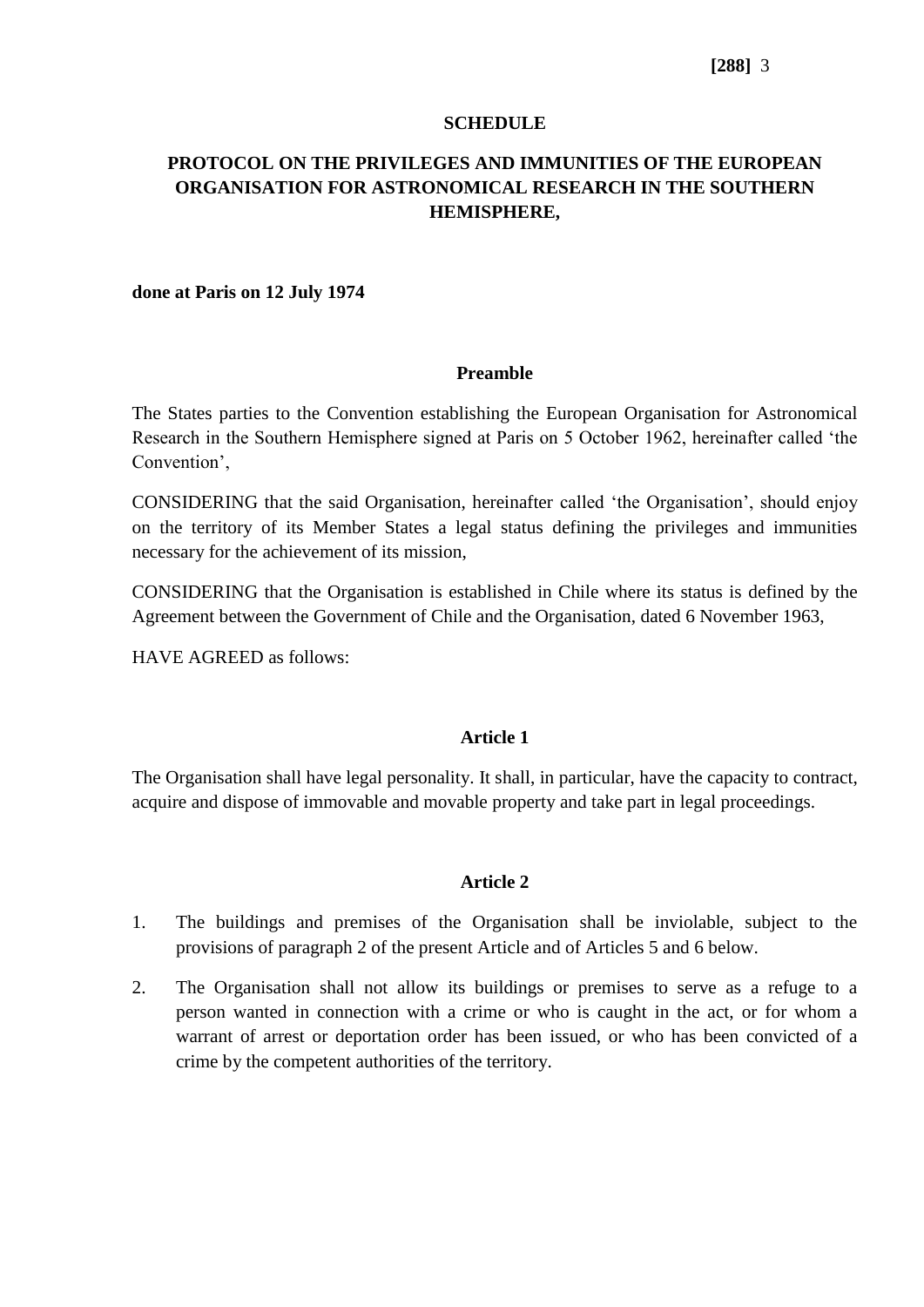## **Article 3**

The archives of the Organisation and, in general, all documents belonging to it or in its possession shall be inviolable wherever they may be.

## **Article 4**

- 1. Within the scope of its official activities, the Organisation shall enjoy immunity from legal process and execution, except:
	- a. in so far as such immunity is waived in a particular case by the Director-General of the Organisation, or the person acting in his stead as provided for by Article VI of the Convention;
	- b. in respect of a civil action by a third party for damage arising from an accident caused by a motor vehicle belonging to, or operated on behalf of, the Organisation, or in respect of a road traffic offence involving such a vehicle;
	- c. in respect of the enforcement of an arbitration award made under either Article 23 or Article 24 of the present Protocol;
	- d. in the event of attachment of salary, enforced for a debt of a member of personnel of the Organisation, provided that such attachment results from a final and enforceable legal decision in accordance with the rules in force on the territory of enforcement;
	- e. in respect of a counter-claim relating directly to a main claim brought by the Organisation.
- 2. The Organisation's property and assets wherever they may be shall be immune from any form of requisition, confiscation, expropriation and sequestration. They shall also be immune from any form of administrative constraints or provisional judicial measures, except in so far as may be temporarily necessary in connection with the prevention of accidents involving motor vehicles belonging to, or operated on behalf of, the Organisation or enquiries to which such accidents may have given rise.

## **Article 5**

1. The Organisation shall co-operate at all times with the competent authorities of States parties to the present Protocol, in order to facilitate the proper administration of justice, to ensure the observance of police regulations and regulations concerning public health and work, or other analogous legislation, and to prevent any abuse of the privileges, immunities and facilities provided for in the present Protocol.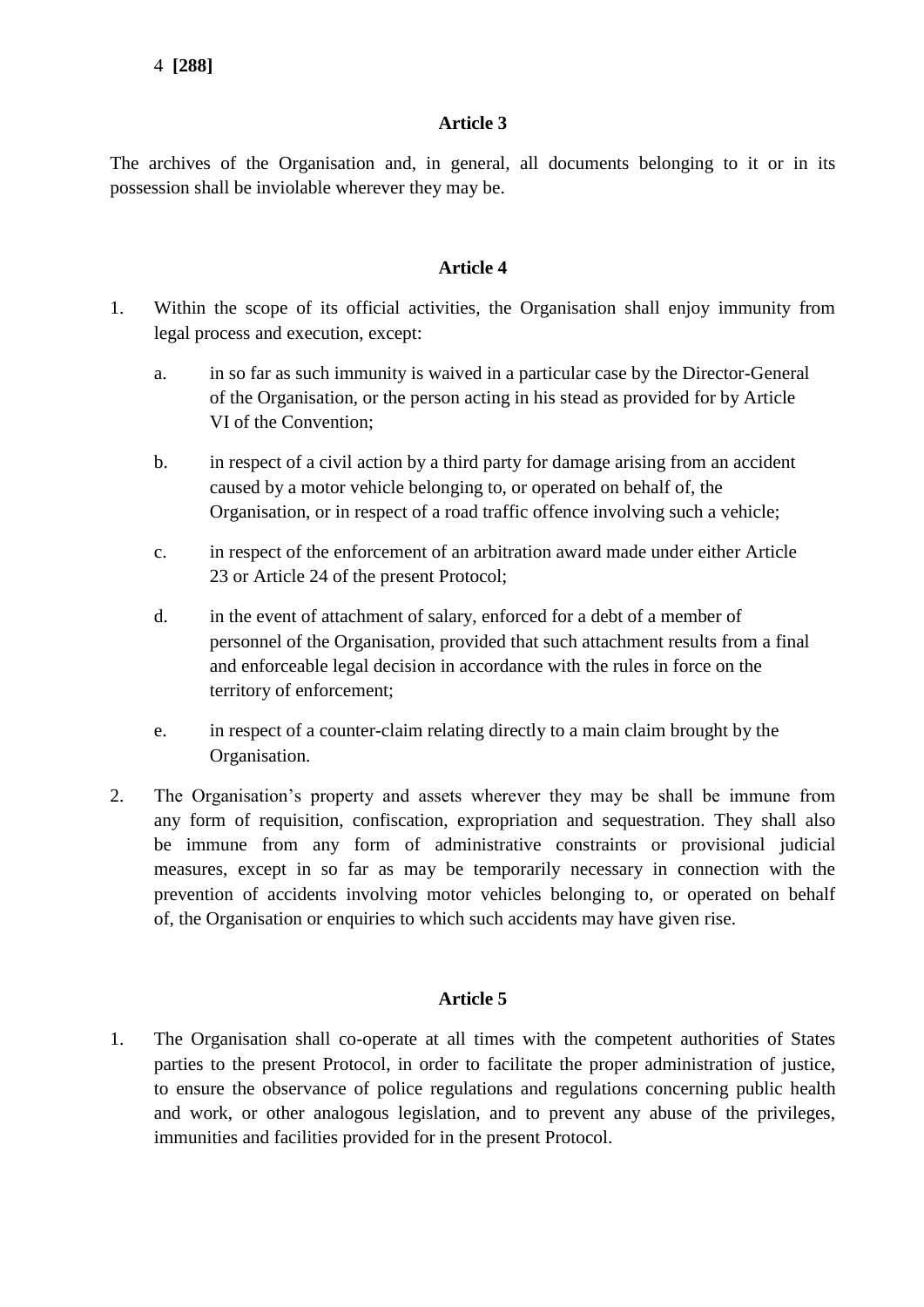2. The procedure of co-operation mentioned in the preceding paragraph may be specified in the additional agreements referred to in Article 27 of the present Protocol.

## **Article 6**

- 1. Each State party to the present Protocol reserves the right to take all precautionary measures necessary in the interests of its security and the maintenance of public order.
- 2. If the Government of the State party to the present Protocol concerned considers it necessary to exercise this right, it shall liaise with the Organisation as soon as circumstances allow, in order to determine by mutual agreement the steps necessary to protect the interests of the Organisation.
- 3. The Organisation shall collaborate with the authorities of the States parties to the present Protocol to avoid any prejudice to their safety and public order resulting from its activities.

## **Article 7**

- 1. Within the scope of its official activities, the Organisation and its property and income shall be exempt from direct taxation.
- 2. When the Organisation makes major purchases of goods or services, including the issue of publications, which are strictly necessary for the exercise of its official activities, in the price of which duties or charges are included, appropriate measures shall be taken by the State party to the present Protocol which has levied the duties or charges to remit or reimburse the amount of such duties or charges where they are identifiable.
- 3. No exemption shall be accorded in respect of taxes and duties which only constitute remuneration for services rendered.

### **Article 8**

Each State party to the present Protocol shall grant the Organisation exemption from or reimbursement of import and export duties and taxes, with the exception of those which only constitute remuneration for services rendered, on goods and materials for use in connection with its official activities, and on publications relating to its mission, that it imports or exports.

Such goods and materials shall be exempt from all prohibitions and restrictions on import or export.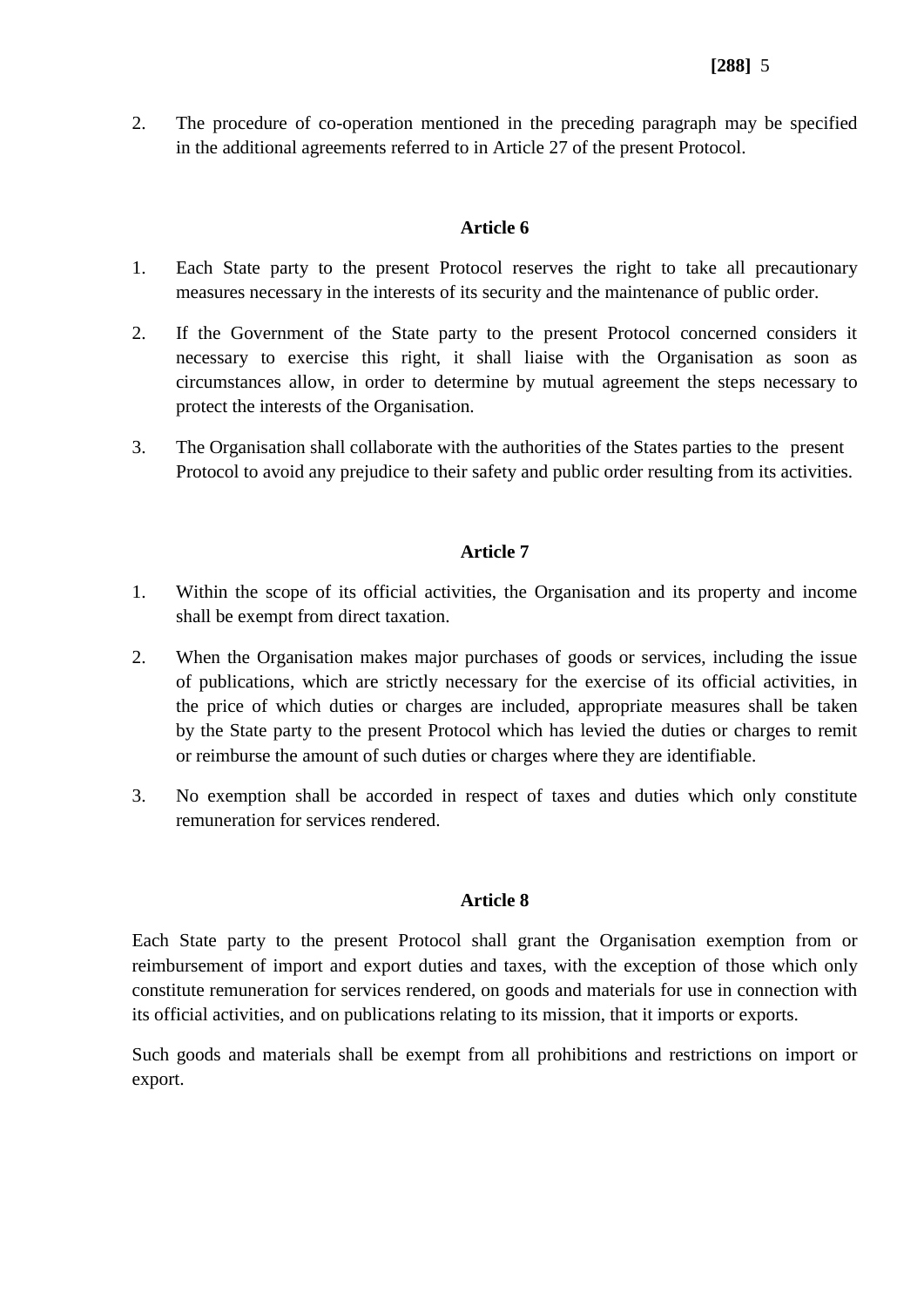## **Article 9**

The provisions of Articles 7 and 8 of the present Protocol shall not apply to goods and services purchased and goods imported for the personal needs of the Director-General and the members of personnel of the Organisation.

## **Article 10**

- 1. Goods belonging to the Organisation, which have been acquired in accordance with Article 7 or imported in accordance with Article 8, may not be sold, given away, lent or hired out on the territory of the State which has granted the aforementioned exemptions, except in accordance with the conditions laid down by that State.
- 2. The transfer of goods or services between the establishments of the Organisation shall be exempt from any charges or restrictions; if necessary, the Governments of the States parties to the present Protocol shall take all appropriate measures to remit or reimburse the amount of such charges or to lift such restrictions.

## **Article 11**

For the purposes of the present Protocol, 'official activities of the Organisation' shall mean all the activities of the Organisation carried out in pursuance of its objectives as defined in the Convention, including its administrative activities.

### **Article 12**

- 1. The circulation of publications and other information material sent by or to the Organisation, and in accordance with its purposes, shall not be restricted in any way.
- 2. For its official communications and the transfer of all its documents, the Organisation shall enjoy treatment which is at least as favourable as that granted to other similar international organisations by the Government of each State party to the present Protocol.

### **Article 13**

1. The Organisation may receive, hold and transfer any funds, currency and cash; it may dispose of them freely for its official activities and hold accounts in any currency to the extent required to meet its obligations.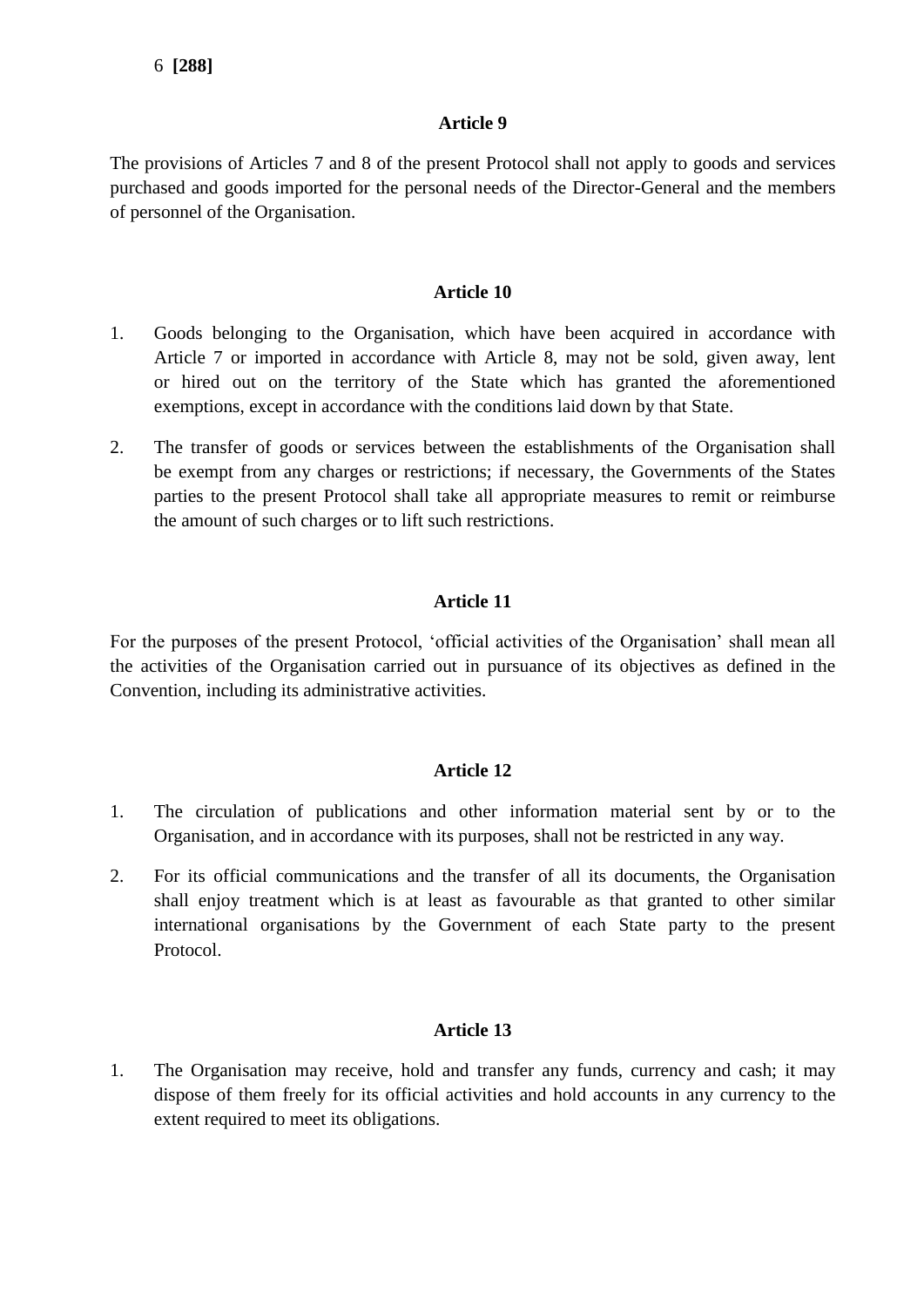2. In the exercise of the rights granted to it under the present Article, the Organisation shall take into account any representation made by the Government of a State party to the present Protocol and which is not prejudicial to its own interests.

## **Article 14**

- 1. Representatives of States parties to the present Protocol attending meetings of the Organisation shall enjoy, while exercising their functions and in the course of their journeys to and from the place of meeting, immunity from arrest and detention, and from seizure of their personal luggage, except in the case of being caught in the act. In such an event, the competent authorities shall immediately inform the Director-General of the Organisation or his representative of the arrest or seizure.
- 2. The persons referred to in the present Article shall also enjoy immunity from legal process, even after the termination of their duties, in respect of acts, including words spoken or written, done by them in the exercise of their functions and within the limits of their remit. This immunity shall not apply in the case of a violation of the motor vehicle traffic regulations committed by the persons concerned nor in the case of damage caused by a motor vehicle belonging to or driven by them.

## **Article 15**

In addition to the privileges and immunities provided for in Articles 16 and 17 below, the Director-General of the Organisation, or the person acting in his stead, shall enjoy throughout his term of office the privileges and immunities to which diplomatic representatives of comparable rank are entitled by virtue of the Vienna Convention of 18 April 1961 on diplomatic relations.

## **Article 16**

- 1. Persons in the service of the Organisation shall enjoy immunity from any legal proceedings for acts, including words written or spoken, done by them in the exercise of their functions and within the limits of their remit, even after the end of their duties.
- 2. This immunity shall not apply, however, in the case of a violation of the motor vehicle traffic regulations committed by the persons mentioned in paragraph 1 above, nor in the case of damage caused by a motor vehicle belonging to or driven by them.

## **Article 17**

The members of personnel of the Organisation who work professionally only for the Organisation: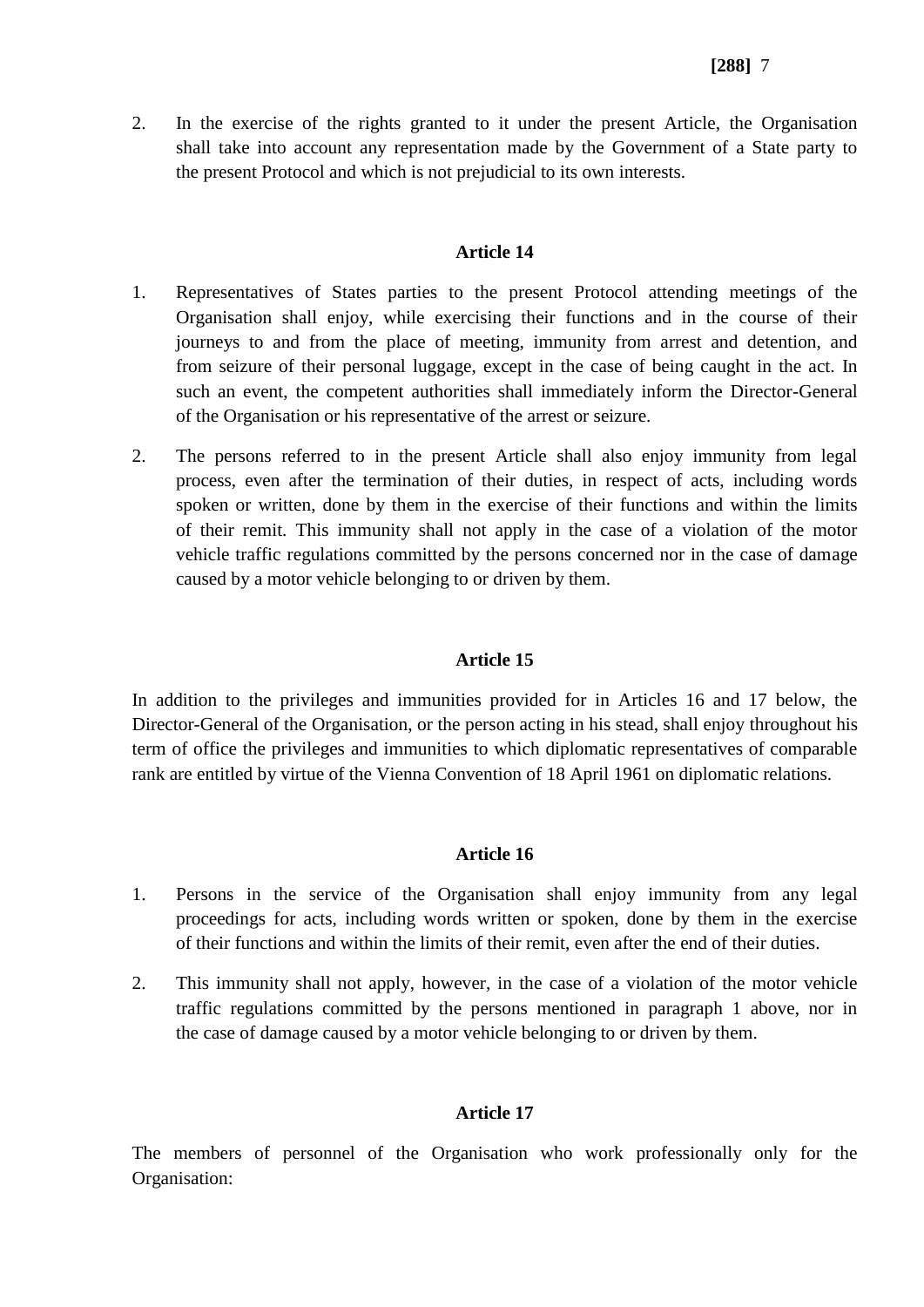- a. shall enjoy in respect of the transfer of funds the privileges generally accorded to members of personnel of international organisations in accordance with the respective national regulations;
- b. shall, provided that they hold a contract with the Organisation for a period of at least one year, have the right to import free of duty their furniture and personal effects at the time of first taking up their post in the State concerned and the right, on the termination of their duties in that State, to export free of duty their furniture and personal effects, subject, in either case, to the conditions and restrictions imposed by the laws and regulations of the State where the right is exercised;
- c. shall, together with members of their families forming part of their households, enjoy the same exemptions from measures restricting immigration and governing aliens' registration that are normally accorded to members of personnel of international organisations;
- d. shall enjoy inviolability for all their official papers and documents;
- e. shall be exempt from all obligations in respect of military service or any other compulsory service;
- f. shall, together with the members of their families forming part of their households, enjoy the same facilities with regard to repatriation as members of diplomatic missions in time of international crisis.

## **Article 18**

The Organisation, its Director-General and members of personnel shall be exempt from all compulsory contributions to national social security systems in the event that it establishes its own social security system providing adequate benefits, subject to agreements to be concluded with the States concerned, parties to the present Protocol, in accordance with the provisions of Article 27 below, or to corresponding measures taken by these States.

#### **Article 19**

1. Subject to the conditions and following the procedure laid down by the Council, by the end of a period of one year at the latest from the date of the entry into force of the Protocol, the Director-General and the members of personnel of the Organisation referred to in Article 17 may be subject to a tax, for the benefit of the Organisation, on salaries and emoluments paid by the Organisation. From the date on which this tax is applied, such salaries and emoluments shall be exempt from national income tax; but the States parties to the present Protocol shall reserve the right to take these salaries and emoluments into account for the purpose of assessing the amount of taxation to be applied to income from other sources.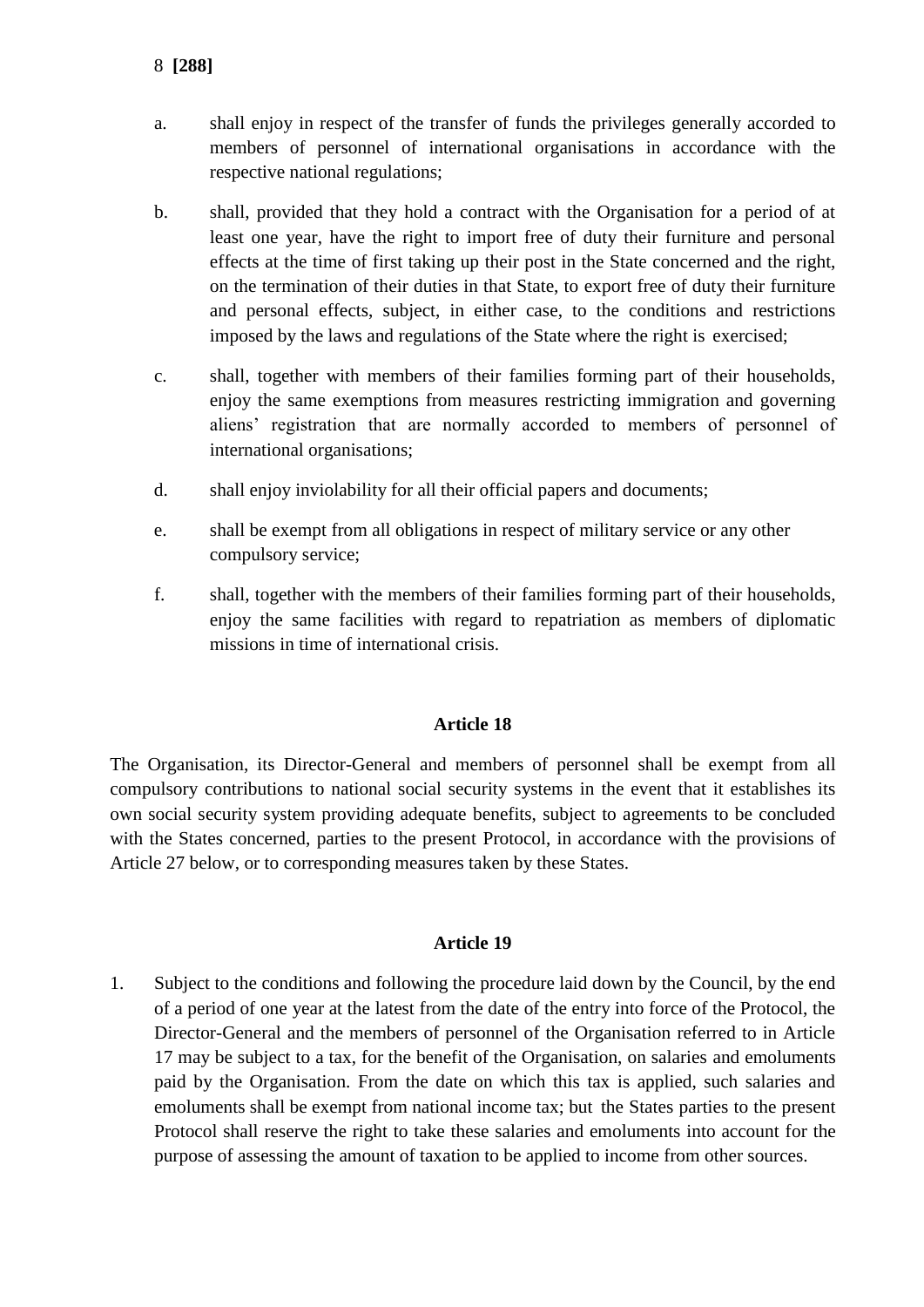2. The provisions of paragraph 1 of this Article shall not apply to annuities and pensions paid by the Organisation to its former Directors-General and former members of personnel in respect of their service with the Organisation.

## **Article 20**

The names, titles and addresses of the members of personnel of the Organisation who are referred to in Article 17 of the present Protocol shall be communicated periodically to the Governments of the States parties to this Protocol.

## **Article 21**

- 1. The privileges and immunities provided for in the present Protocol are not designed to give personal advantage to their beneficiaries. They are provided solely to ensure, in all circumstances, the unimpeded functioning of the Organisation and the complete independence of the personnel to whom they are accorded.
- 2. The Director-General or the person acting in his stead or, in the case of the representative of a State party to the present Protocol, the Government of the State concerned, or, in the case of the Director-General himself, the Council, shall have the right and the duty to waive such immunity in cases where they consider that such immunity would impede the normal course of justice and that it can be waived without prejudice to the purposes for which it was granted.

## **Article 22**

1. No State party to the present Protocol shall be obliged to accord the privileges and immunities referred to in Articles 14, 15 and 17 a, b, c, e and f to its own nationals or to permanent residents on its own territory.

## **Article 23**

1. The Organisation shall be obliged to include in all written contracts into which it enters, other than those concluded in accordance with personnel rules, an arbitration clause whereby any disputes arising out of the interpretation or execution of the contract may, at the request of either party, be submitted to private arbitration. This arbitration clause shall specify the manner in which the arbitrators are to be appointed, the law applicable and the State where the arbitrators shall sit. The arbitration procedure shall be that of the aforementioned State.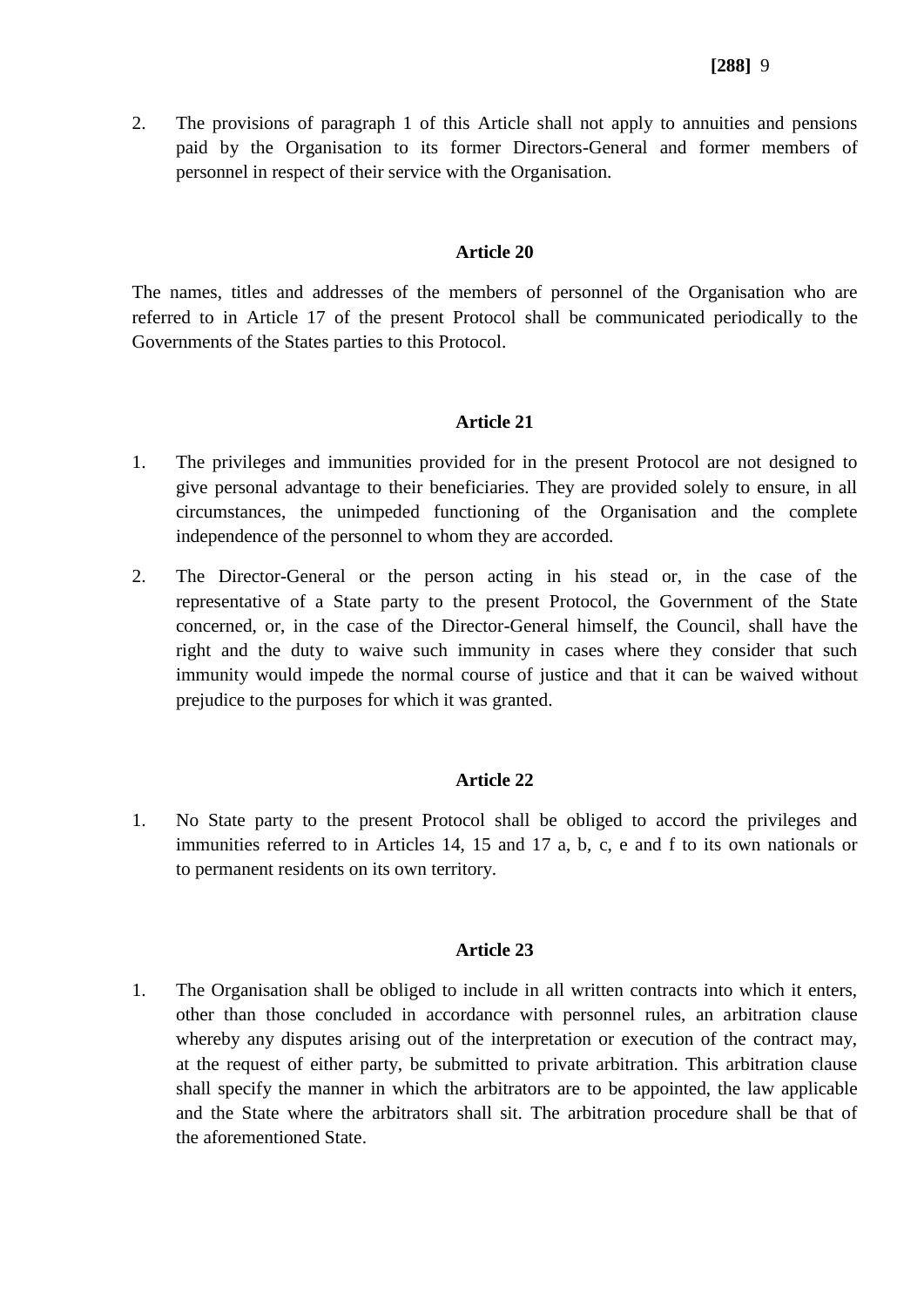2. The enforcement of the award rendered in such arbitration shall be governed by the rules in force in the State in which it is to be executed.

## **Article 24**

- 1. Any State party to the present Protocol may submit to an international arbitration Tribunal any dispute:
	- a. arising out of damage caused by the Organisation;
	- b. involving any non-contractual obligation of the Organisation;
	- c. involving any person who can claim immunity from legal process under Articles 15 and 16, if this immunity is not waived in accordance with the provisions of Article 21 of the present Protocol. In disputes where immunity from legal process is claimed under Articles 15 and 16, the liability of the Organisation shall be substituted for that of the individuals referred to in these Articles.
- 2. If a State party to the present Protocol intends to submit a dispute to arbitration, it shall notify the Director-General, who shall immediately inform each State party to the present Protocol of such notification.
- 3. The procedure laid down in paragraph 1 of this Article shall not apply to disputes between the Organisation and the Director-General, its members of personnel or experts in respect of their conditions of service.
- 4. There shall be no right of appeal against the award of the arbitration Tribunal which shall be final and binding on the parties. In the event of dispute concerning the meaning and scope of the award, it shall be the responsibility of the arbitration Tribunal to interpret it on request by either party.

## **Article 25**

- 1. The arbitration Tribunal referred to in Article 24 above shall consist of three members, one arbitrator appointed by the State or States parties to the arbitration, one arbitrator appointed by the Organisation and a third arbitrator, who shall assume the Presidency, appointed by the first two arbitrators.
- 2. The arbitrators shall be chosen from a list comprising no more than six arbitrators appointed by each State party to the present Protocol and six arbitrators appointed by the Organisation.
- 3. If, within three months from the date of the notification referred to in paragraph 2 of Article 24, either party fails to make the appointment referred to in paragraph 1 of the present Article, the choice of the arbitrator shall, on request of the other party, be made by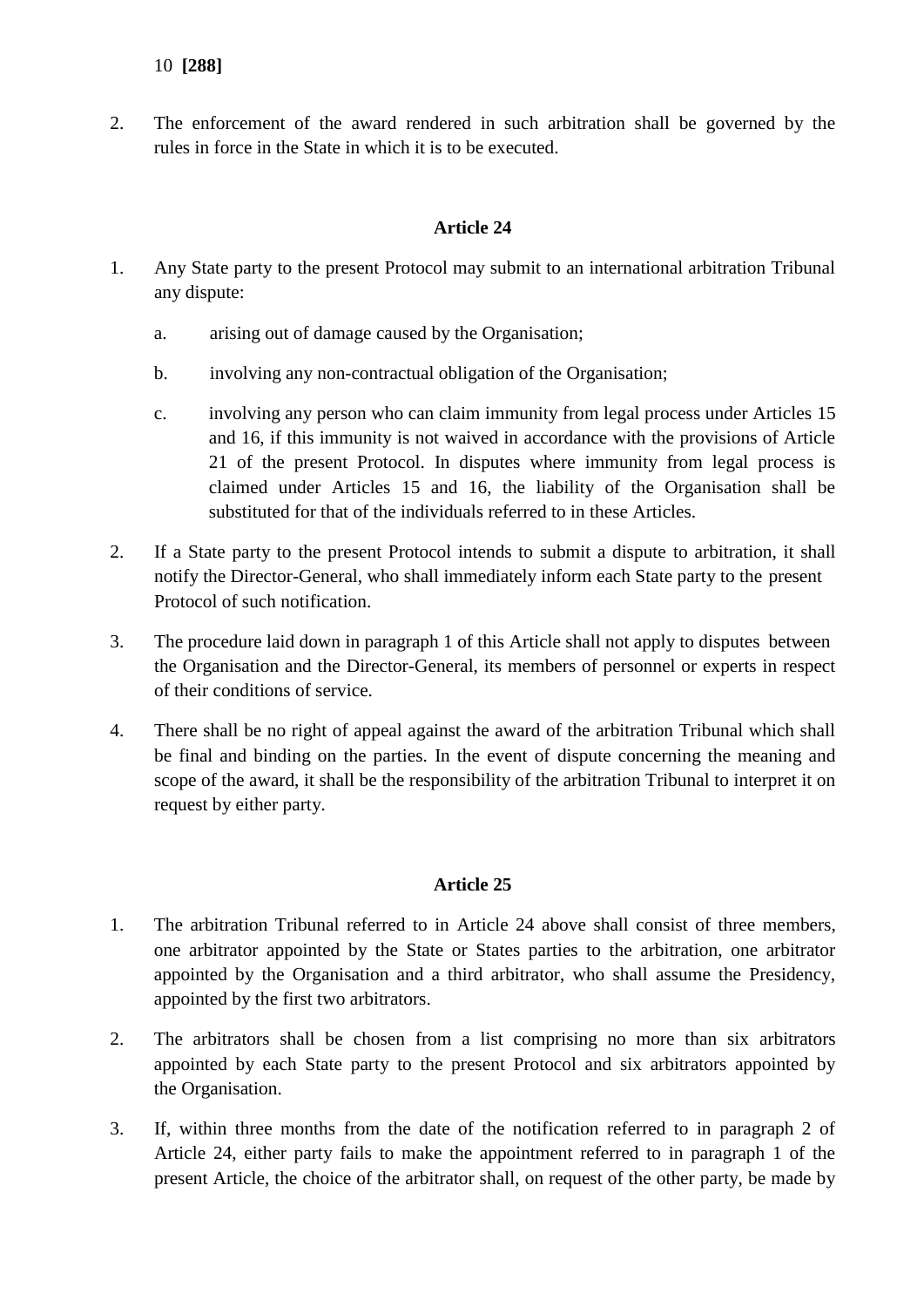the President of the International Court of Justice from among the persons included in the list. This shall also apply, when so requested by either party, if, within one month from the date of appointment of the second arbitrator, the first two arbitrators are unable to agree on the choice of the third arbitrator. However, a national of the State which is a claimant in the arbitration may not be chosen as an arbitrator when such appointment is to be made by the Organisation, nor may a person nominated to the list by the Organisation be chosen as arbitrator when such appointment is to be made by the State which is the claimant. Persons falling into either of these two categories may not be selected as President of the Tribunal.

4. The arbitration Tribunal shall establish its own rules of procedure.

#### **Article 26**

Any dispute which may arise between the Organisation and the Government of a State party to the present Protocol concerning the interpretation or application of the present Protocol and which cannot be settled by direct negotiation shall, unless the parties agree to another method of settlement, be submitted at the request of either one of them to an arbitration Tribunal composed of three members, an arbitrator appointed by the Director-General of the Organisation or the person acting in his stead, an arbitrator appointed by the Government of the State or States parties to the present Protocol concerned and a third arbitrator appointed jointly by the two others, who should be neither an official of the Organisation nor a national of the State or States concerned and who shall be President of the Tribunal.

The request for arbitration shall include the name of the arbitrator appointed by the claimant; the respondent shall appoint his arbitrator and inform the other party of that person's name within two months of receiving the request for arbitration. If the respondent fails to notify the name of his arbitrator within the above time or if the two arbitrators fail to agree on the choice of a third arbitrator within two months of the last arbitrator having been appointed, the arbitrator or the third arbitrator, as the case may be, shall be appointed by the President of the International Court of Justice, at the request of whichever party is first to apply to the Court.

The Tribunal shall establish its own rules of procedure. Its decisions shall be binding on the parties and shall not be subject to appeal.

### **Article 27**

The Organisation may, if the Council so decides, conclude complementary agreements with one or more of the States party to the present Protocol in order to implement the provisions of the present Protocol.

### **Article 28**

1. This Protocol shall be open for signature by States parties to the Convention Establishing the Organisation, dated 5 October 1962.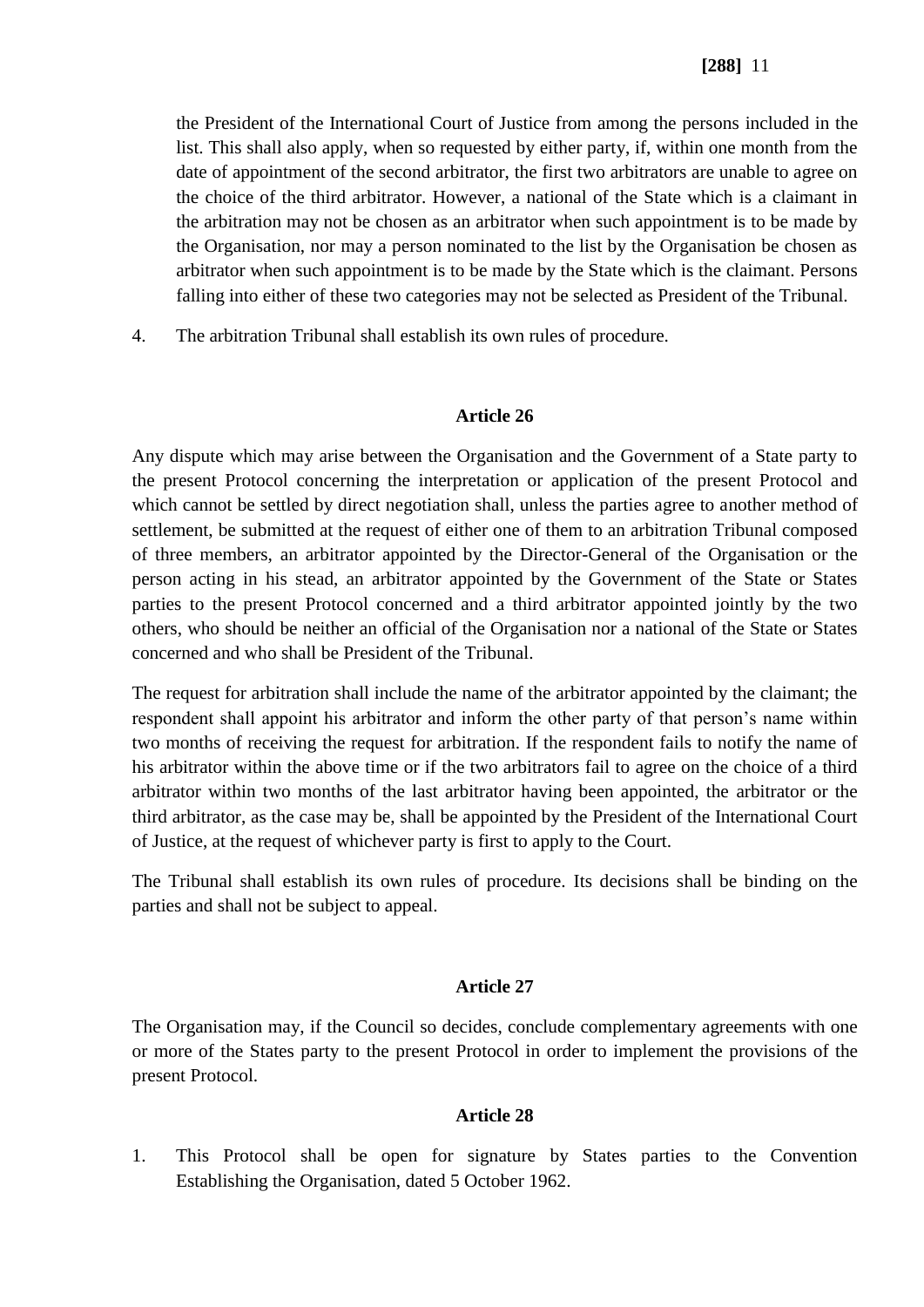## 12 **[288]**

2. This Protocol shall be subject to ratification or approval. The instruments of ratification or approval shall be deposited in the archives of the Government of the French Republic.

## **Article 29**

The present Protocol shall enter into force on the date of the deposit of the third instrument of ratification or approval.

## **Article 30**

- 1. After entering into force, the present Protocol shall remain open for accession by any State party to the Convention Establishing the Organisation, dated 5 October 1962.
- 2. Instruments of accession shall be deposited in the archives of the Government of the French Republic.

## **Article 31**

For any State which ratifies or approves the present Protocol after its entry into force, or for any State which accedes thereto, the present Protocol shall enter into force on the date of the deposit of the instrument of ratification, approval or accession.

## **Article 32**

The Government of the French Republic shall notify all signatory and acceding States of this Protocol and the Director-General of the Organisation of the deposit of each instrument of ratification, approval or accession and of the entry into force of this Protocol.

### **Article 33**

- 1. The present Protocol shall remain in force until the expiry of the Convention Establishing the Organisation, dated 5 October 1962.
- 2. Any State which withdraws from the Organisation or ceases to be a member thereof as provided for in Article XI of the Convention referred to in the preceding paragraph shall cease to be a party to the present Protocol.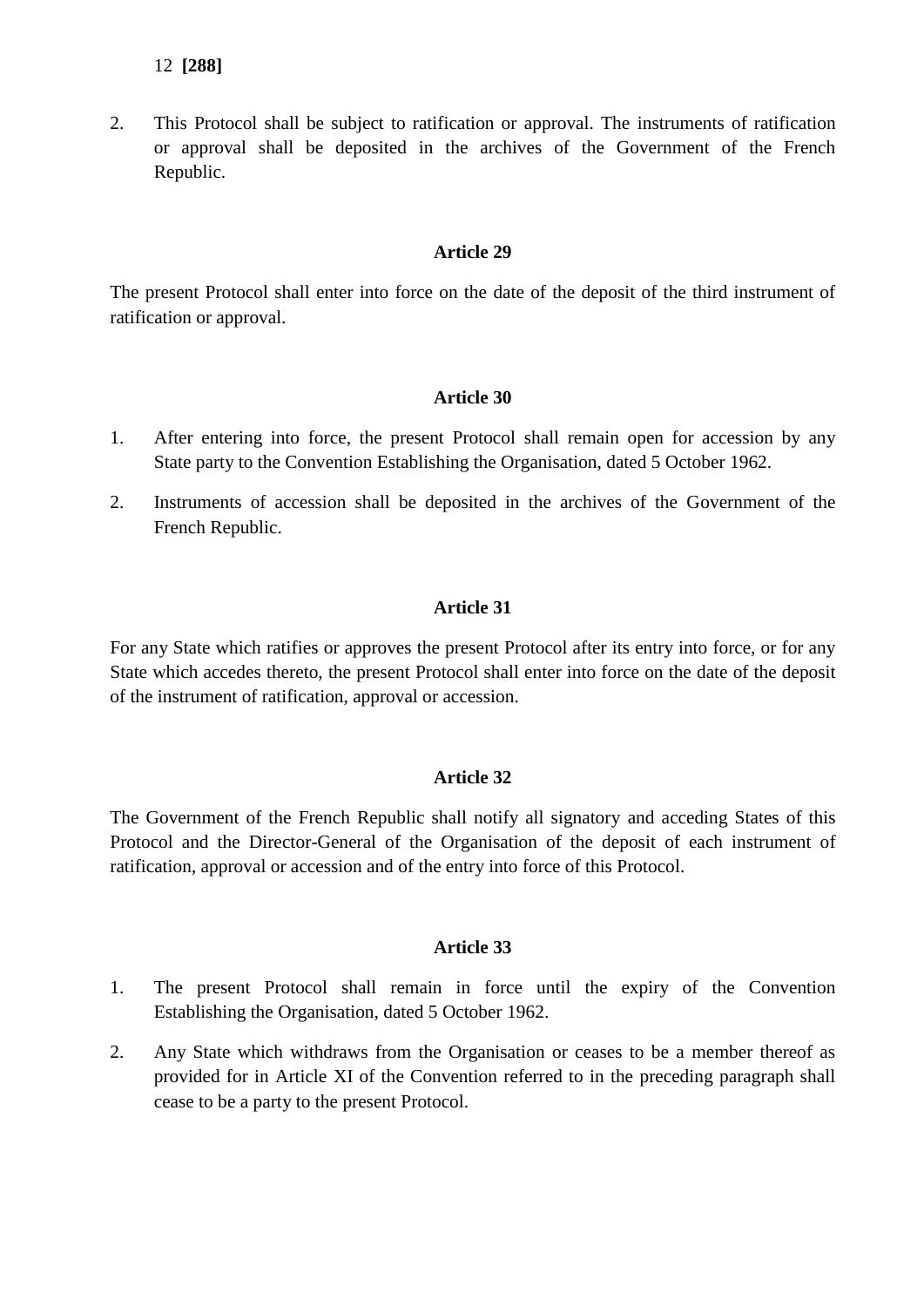## **[288]** 13

### **Article 34**

This Protocol shall be interpreted in the light of its primary objective, which is to allow the Organisation fully and efficiently to fulfil its purposes and exercise the functions assigned to it by the Convention.

### **Article 35**

Upon the entry into force of this Protocol, the Government of the French Republic shall register it with the Secretariat of the United Nations in accordance with Article 102 of the Charter of the United Nations.

Done at Paris, this 12th day of July 1974 in a single original in the German, Danish, French, Dutch and Swedish languages, the French text being authoritative in the event of dispute. This copy shall be deposited in the archives of the Ministry of Foreign Affairs of the French Republic, which shall transmit a certified copy thereof to all signatory and acceding States.



Given under the Official Seal of the Government, 25 June 2019.

LEO VARADKAR, Taoiseach.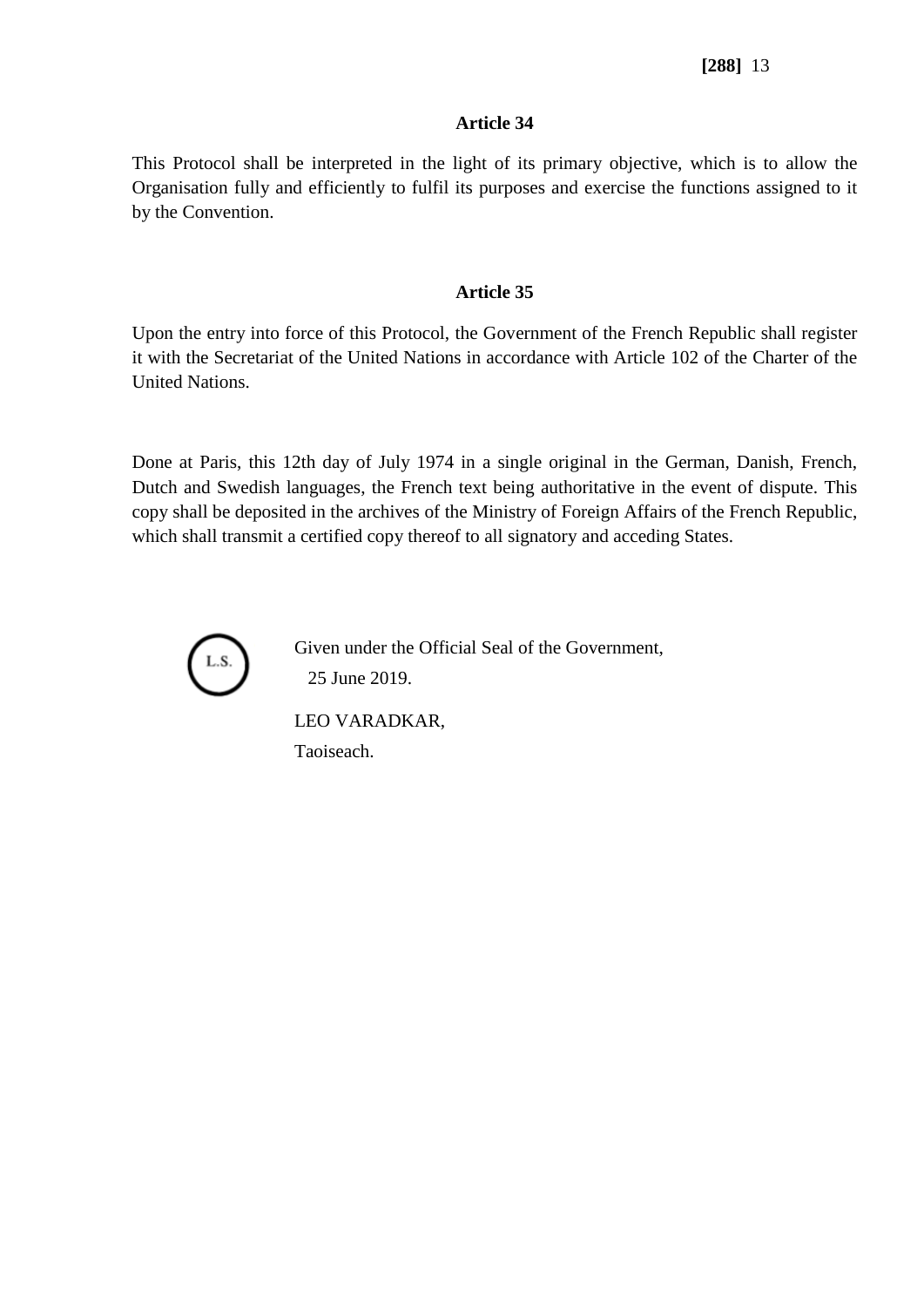### EXPLANATORY NOTE

# (*This note is not part of the Instrument and does not purport to be a legal interpretation.)*

This order provides that privileges and immunities are afforded to the European Organisation for Astronomical Research in the Southern Hemisphere (otherwise known as the "European Southern Observatory") in accordance with the Protocol on the Privileges and Immunities of the European Organisation for Astronomical Research in the Southern Hemisphere, done at Paris on 12 July 1974, pursuant to the Diplomatic Relations and Immunities Act 1967 (as amended).